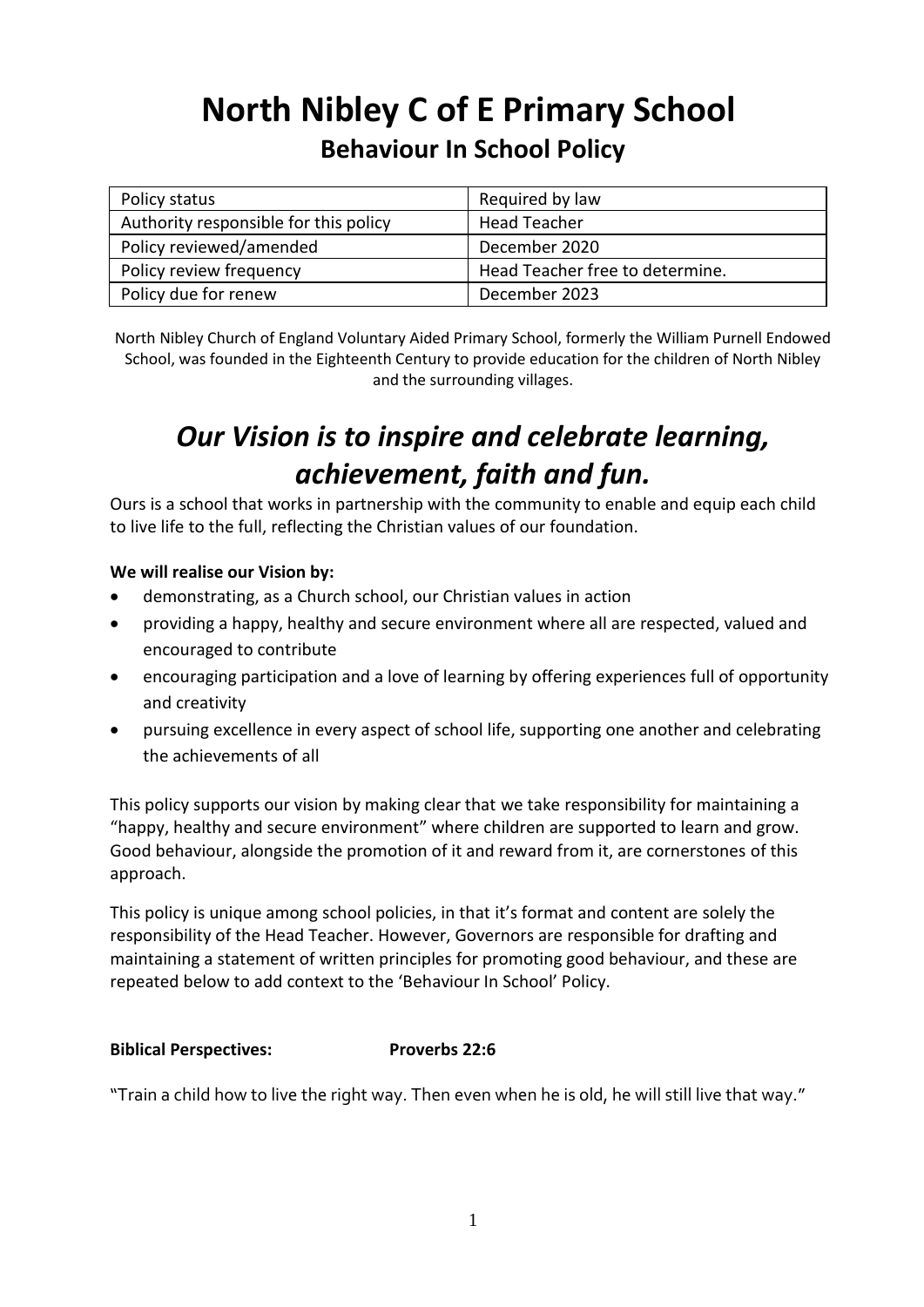## **Governor Statement of Principles for promoting good behaviour**

Our school vision is to inspire and celebrate learning, achievement, faith and fun. Ours is a school that works in partnership with the community to enable and equip each child to live life to the full, reflecting the Christian values of our foundation.

## **Introduction**

Legislation requires that a statement of principles promoting good behaviour be provided by Governors. It has been developed and agreed by the Governing Body after consultation with parents, pupils and staff. These principles will underpin the school's Behaviour Policy, which will define the roles, responsibilities and practice in this area. Implementation of the policy lies with the Head Teacher of the school. These principles are intended to support the school's values by promoting a friendly, creative and purposeful community whose members feel valued and supported, and where courtesy and mutual respect are expected from everyone.

#### Our Values

The school aims to encourage learning by providing a welcoming, friendly and supportive environment in which Christian values are central to the ethos of the school and its teaching. Following consultation (April to June 2013) these Christian values were recognised as being fundamental to our identity and to our purpose. As such, they should underpin the statement of Principles;

- **Compassion**
- **Forgiveness**
- **Friendship**
- **Hope**
- **Perseverance**
- **Respect**
- **Responsibility & Justice**
- **Service**
- **Thankfulness & Generosity**

#### Statement of Principles

ALL of the adults encountered by the children at school have an important responsibility to model high standards of behaviour, both in their dealings with the children and with each other, as their example has an important influence on the children. As adults we aim to:

- create a positive climate with realistic expectations;
- emphasise the importance of being valued as an individual within the group;
- promote, through example, honesty and courtesy;
- provide a caring and effective learning environment;
- encourage relationships based on the basic Christian principles of kindness, respect and understanding of the needs of others;
- ensure fair treatment for all regardless of age, gender, race, ability and disability;
- show appreciation of the efforts and contribution of all.
- model forgiveness and the possibilities of restoration and a new beginning in our relationships both with adults and children

#### *"Good behaviour is a necessary condition for effective teaching to take place."* (Education Observed 5 - DES 1987)

The Governing Body and the entire staff accept this principle and seek to create an environment in the school which encourages and reinforces good behaviour. Furthermore, it is acknowledged that society expects good behaviour as an important outcome of the educational process.

#### **Aims Of The Policy**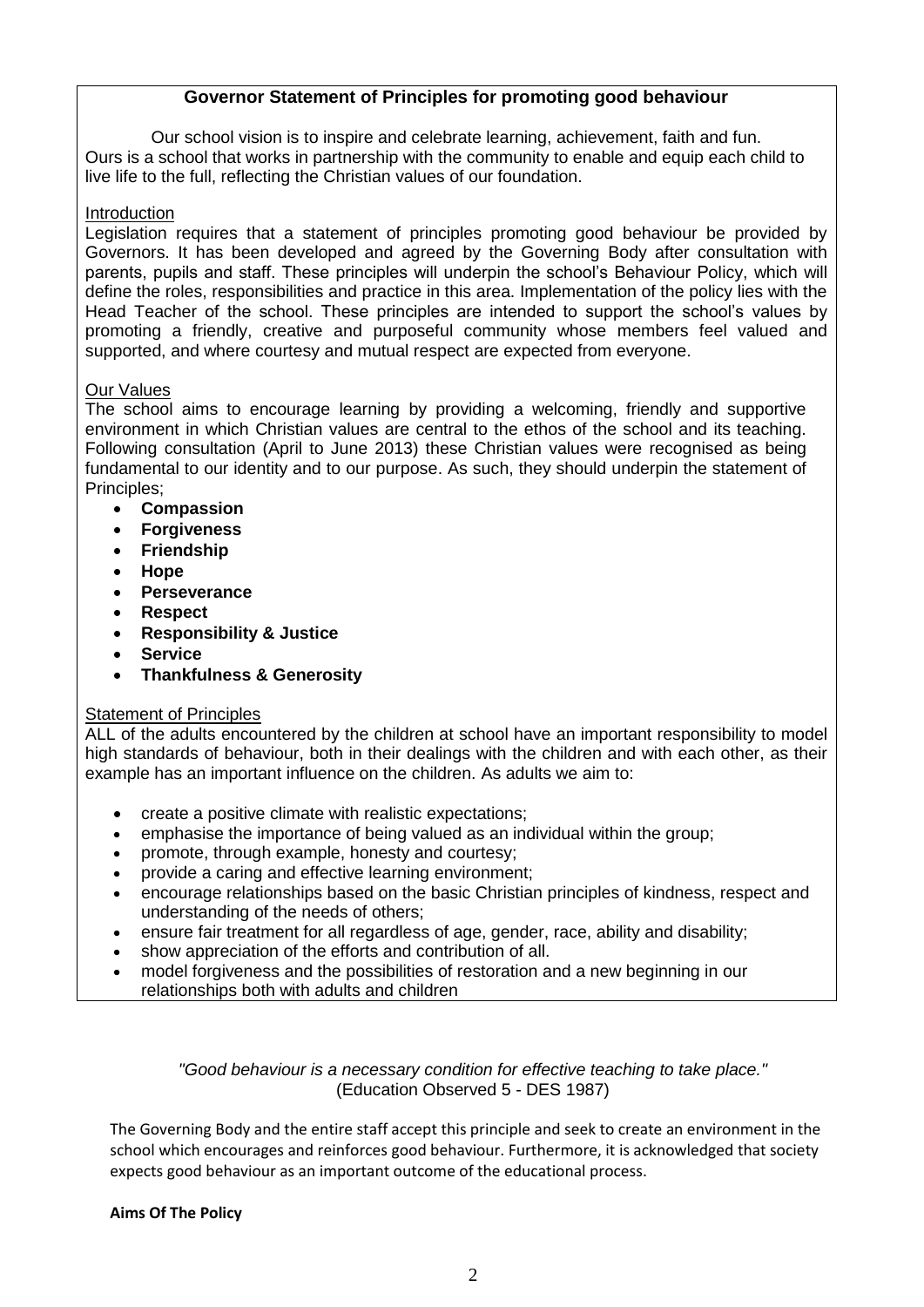- To create an environment which encourages and reinforces good behaviour.
- To define acceptable standards of behaviour.
- To encourage consistency of response to both positive and negative behaviour.
- To encourage reflection, forgiveness and reconciliation
- To promote self-esteem, self-discipline and positive relationships.
- To support the ethos of the school
- To provide a means of identifying children who have special needs that relate to their behaviour and emotional development and specify the provision that would need to be made
- To ensure that the school's expectations and strategies are widely known and understood. (From 2006, it is a legal requirement that schools should inform parents and carers about their behaviour and discipline policy and consult with them about the content of the policy and explain the anti-bullying measures that exist in school.)
- To encourage the involvement of both home and school in the implementation of this policy.

#### **Standards Of Behaviour**

In seeking to define acceptable standards of behaviour it is acknowledged that these are goals to be worked towards rather than expectations which are either fulfilled or not. Thus the school has a central role in the children's social and moral development just as it does in their academic development. Just as we measure academic achievement in terms of progress and development over time towards academic goals, so we measure standards of behaviour in terms of the children's developing ability to conform to our behavioural goals.

The children bring to school a wide variety of behaviour patterns based on differences in home values, attitudes and parenting skills. At school we must work towards standards of behaviour based on the basic principles of honesty, respect, consideration and responsibility. It follows that acceptable standards of behaviour are those which reflect these principles.

In our Church school, we expect that children will show remorse and apologise for their behaviour. Every opportunity will be given to make amends and help children to understand their mistakes. We also expect others to show forgiveness when an apology has been offered.

## **The Curriculum and Learning**

We believe that an appropriately structured curriculum and effective learning contribute to good behaviour. Thorough planning for the needs of individual pupils, the active involvement of pupils in their own learning, and structured feed- back all help to avoid the alienation and disaffection which can lie at the root of poor behaviour.

It follows that lessons should have clear objectives, understood by the children, and be differentiated to meet the needs of children of different abilities. Marking and record keeping can be used both as a supportive activity, providing feed-back to the children on their progress and achievements, and as a signal that the children's efforts are valued and that progress matters.

We believe that setting targets for achievement and behaviour with the children helps to ensure that they are fully involved in achieving the standards of behaviour which we feel are acceptable.

#### **Classroom Management**

Classroom management and teaching methods have an important influence on children's behaviour. The classroom environment gives clear messages to the children about the extent to which they and their efforts are valued. Relationships between staff and children, strategies for encouraging good behaviour, arrangements of furniture, access to resources and classroom displays all have a bearing on the way children behave.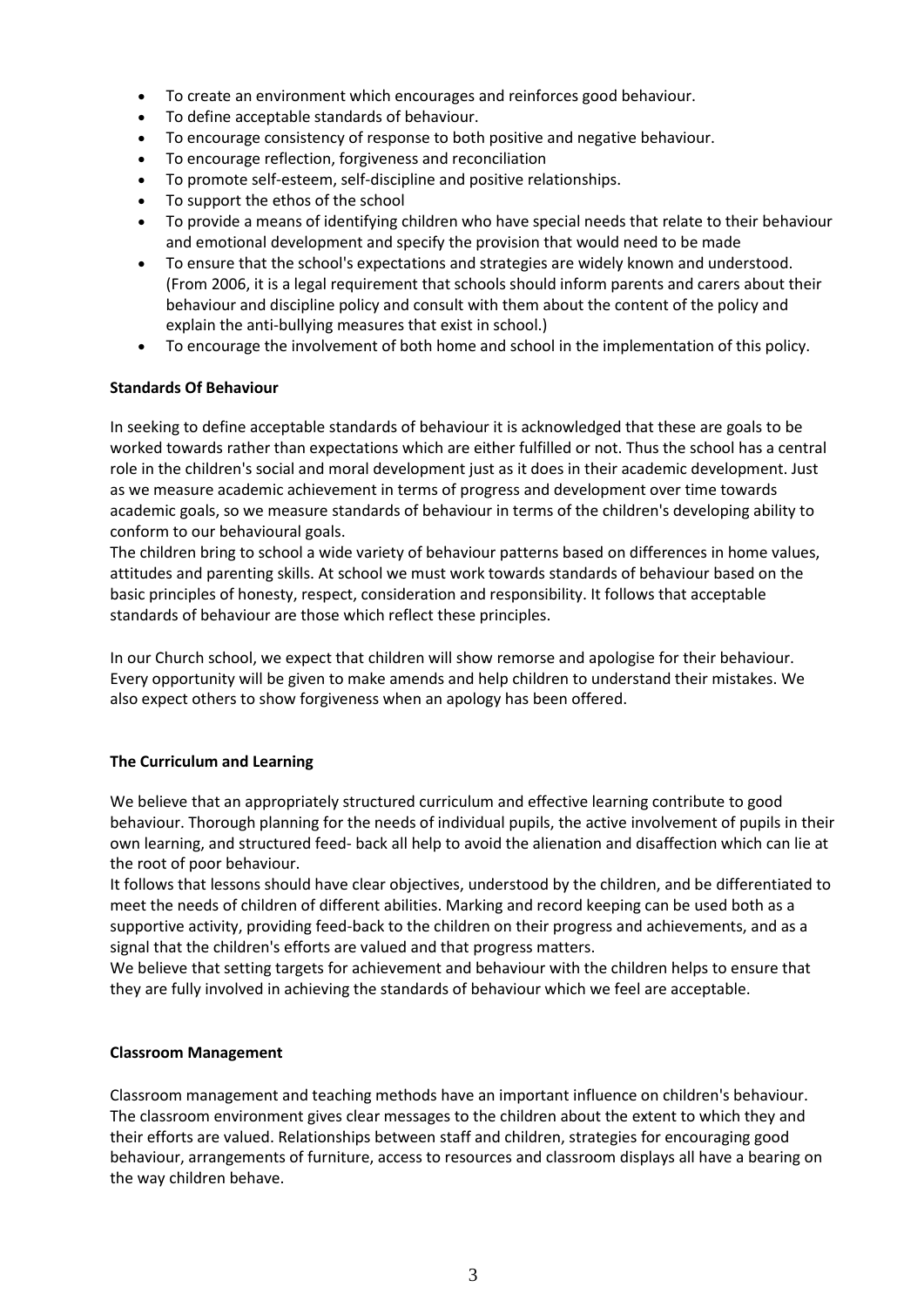Classrooms should be organised to develop independence and personal initiative. Furniture should be arranged to provide an environment conducive to on-task behaviour. Materials and resources should be arranged to aid accessibility and reduce uncertainty and disruption. Displays should help develop selfesteem through demonstrating the value of every individual's contribution, and overall the classroom should provide a welcoming environment.

Each class will develop their own class rules, which will be based on the school rules that are displayed throughout the school. Teaching methods should encourage enthusiasm and active participation for all. Lessons should aim to develop the skills, knowledge and understanding which will enable the children to work and play in co-operation with others. Praise should be used to encourage good behaviour as well as good work. Criticism should be a private matter between staff member and child to avoid resentment.

#### **Rules and Procedures**

Rules and procedures have been designed to make clear to the children how they can achieve acceptable standards of behaviour.

Rules and procedures should:

- be kept to a necessary minimum;
- be positively stated, telling the children what to do rather than what not to do;
- be unambiguous
- actively encourage everyone involved to take part in their development;
- have a clear rationale, made explicit to all;
- be consistently applied and enforced;
- promote the idea that every member of the school has responsibilities towards the whole.

#### **Authority and Enforcement**

The DFE has issued guidance entitled "Behaviour and discipline in schools - advice for Head Teachers and school staff" (February 2014). It sets out the legal position for school staff regarding the power to discipline pupils for misbehaviour off-site and outside the school day, powers of search and powers of confiscation.

The Head Teacher is required to state the roles and powers of authority for school staff. At North Nibley the power to discipline is invested in all paid staff. Teaching Assistants (TAs) managing the behaviour of individuals and groups may praise, reward, caution and 'tell off' the children they are directly working with, and they are required to support the expectations of the school more generally – for example ensuring that children move around the building with due care. In North Nibley sanctions (punishments) should ideally be prescribed by TAs and Teachers working together, though TAs can also impose sanctions, including break and lunchtime detentions if an immediate response is required. It is required that TAs also discuss the offence and proposed sanction with the class teacher.

Other detentions (including weekends and INSET days) may only be prescribed by the Head Teacher. Mid-Day Supervisors may impose a 'time-out' sanction when required during the lunch break, but may not impose detentions at other times of the day. For reasons of continuity significant breaches of school discipline must be logged and brought to the attention of either the class teacher or Head Teacher.

#### **Rewards**

Our emphasis is on rewards to reinforce good behaviour, rather than on failures. We believe that rewards have a motivational role, helping children to see that good behaviour is valued. Research quoted by the Elton project has indicated that a ratio of 5 rewards to 1 sanction should be developed if possible to ensure better behaviour.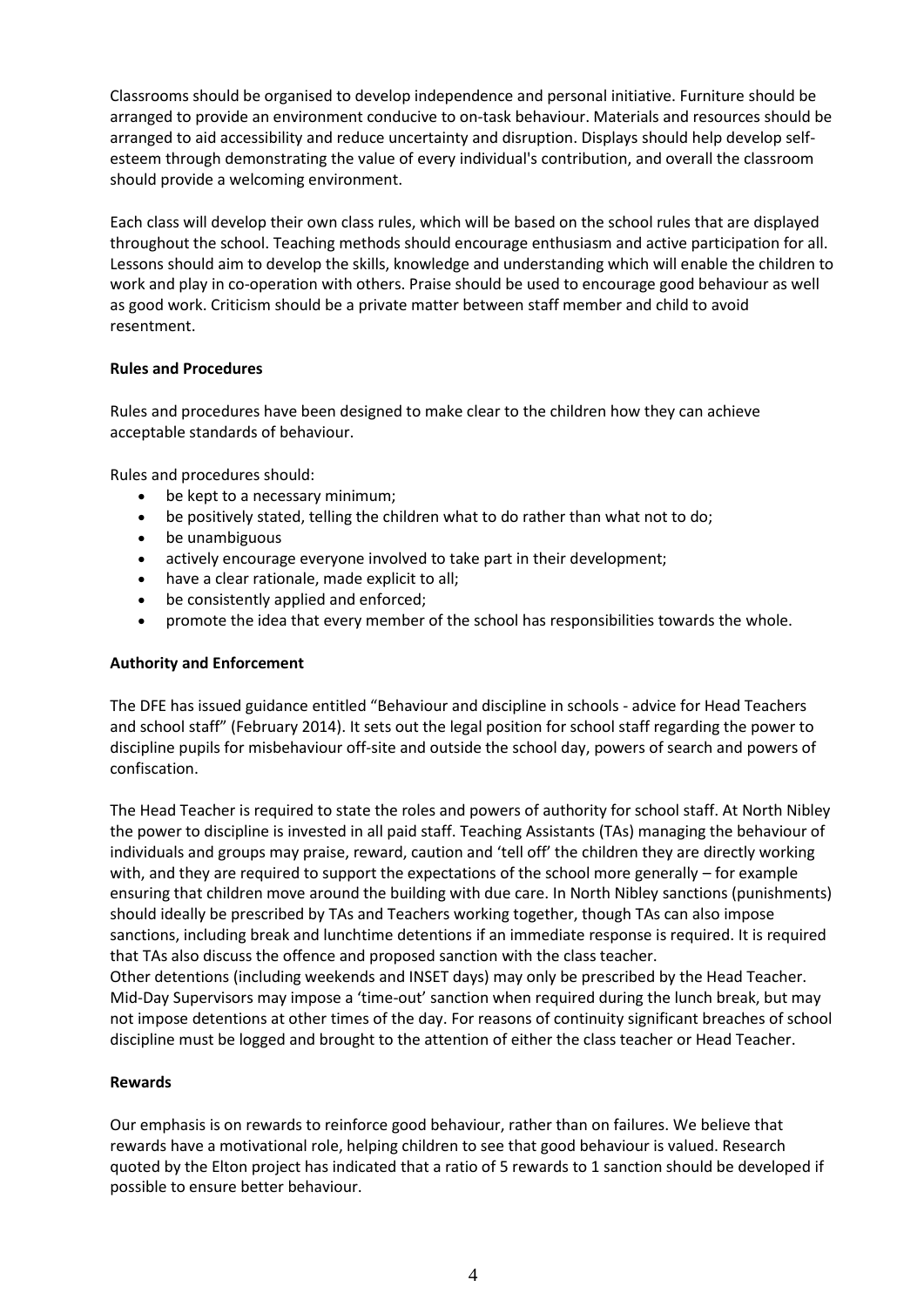The most common reward is praise, informal and formal, public and private, to individuals and groups. It is earned by the maintenance of good standards as well as by particularly noteworthy achievements. This is as true for adults as for children. Rates of praise for behaviour should be as high as for work.

Good behaviour is recognised publicly during assembly when children may be presented with certificates, stickers and team points.

Example rewards:

- Stickers.
- Certificates (Teachers, Head Teacher's, Mid-Day Supervisors)
- Team Points.
- Star of the Day, Worker of the Day (in certain classes)
- Golden time for individuals or entire classes
- Golden Books

#### **Sanctions**

Although rewards are central to the encouragement of good behaviour, realistically there is a need for sanctions to register the disapproval of unacceptable behaviour and to protect the security and stability of the school community. In an environment where respect is central, loss of respect, or disapproval, is a powerful punishment. Staff should communicate clearly with parent/carers reasons and nature of any sanctions, and seek to garner parental understanding and support.

The use of punishment should be characterised by certain features:

- It must be clear why the sanction is being applied.
- It must be made clear what changes in behaviour are required to avoid future punishment.
- Group punishment should be avoided as they breed resentment.
- There should be a clear distinction between minor and major offences.
- It should be the behaviour rather than the person that is punished.

## Example sanctions:

- Expressions of disapproval,
- Withdrawal of privileges
- Missing play time "standing on line" as a sanction for time wasting/ misbehaviour in class
- Being kept in at play/ lunch time to finish work or activities that have not been completed.
- Missing golden time on Friday afternoon which operates in some classes as a consequence of poor behaviour or not completing work or activities.
- Not being allowed to join in an activity or being given a time out e.g. in P.E.
- Writing letters of apology
- Writing lines
- Referral to the Head Teacher
- Letters to parents
- Completing work at home
- Children may be relocated to a different location within the classroom or, as a last resort, to another room. When children are relocated, even 'just outside the door', it is a requirement that they are closely supervised. Line-of-sight supervision is required for all children in Year 4 and younger. Teachers may use their discretion for pupils in Years 5 and 6, reflecting on the nature of the offence and their understanding of the pupil.
- Ultimately, and in the last resort, exclusion (following Local Authority guidelines).
- Other example sanctions can be found in the appendix a DFE Publication "Behaviour and discipline in schools - advice for Head Teachers and school staff"

Most instances of poor behaviour are relatively minor and can be adequately dealt with through minor sanctions. It is important that the sanction is not out of proportion to the offence.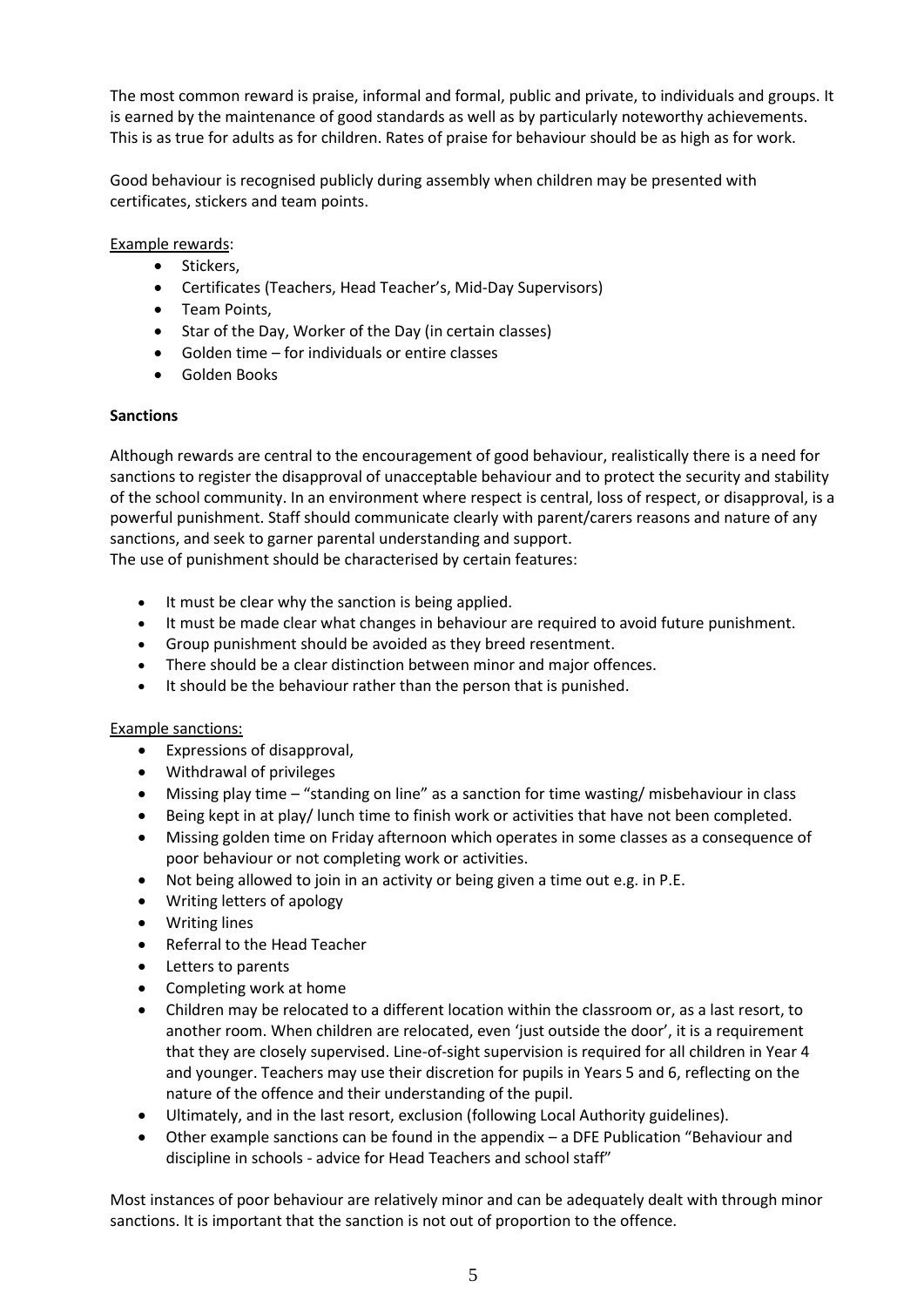Where anti-social, disruptive or aggressive behaviour is frequent sanctions alone are ineffective. In such cases careful evaluation of the curriculum on offer, classroom organisation and management, and whole school procedures should take place to eliminate these as contributory factors. Additional specialist help and advice from the Educational Psychologist or Child Guidance Service may be necessary. This possibility should be discussed with the Head Teacher.

## **Children in the Early Years Foundation Stage**

When children enter school, information is transferred from any pre-school setting they have attended and they are assessed according to the 7 areas identified within 'Development Matters', one of which is "Personal, Social and Emotional Development." The transition to school from pre-school can be a time when expectations of behaviour have to be established and explained to pupils and parents. Practitioners in the Early Years class are skilled in identifying the support that needs to be given to children and making provision. We believe that early identification of any difficulties will help pupils to conform to our expectations and that provision can be made.

#### **Children with Special Educational Needs**

The staff and Governors realise that for some children differentiated provision will need to be made to assist their behavioural and emotional development.

In order to identify these children, and establish a baseline for the class, use will be made of the EASI pack provided by the Gloucestershire Local Authority Primary Behaviour Support Team. Class teachers will have this available for use in September each year. The main aim in carrying out this assessment is to establish which individuals need differentiated provision, within the class. Generally, it is expected that in order to deter negative behaviours only low-level interventions will need to be made and that adults within the class will all be able to work through the rewards and sanctions systems that are being used within each class.

However, all adults recognise that children may need to be place on the Special Educational Needs Register for behaviour and that in these cases an individual education plan (MyPlan) will be developed to ensure that the child is assisted to improve their behaviour.

#### **Pupils' conduct beyond the school perimeter – teachers' powers - What the law allows:**

Teachers may discipline pupils for misbehaviour when the pupil is:

- o taking part in any school-organised or school-related activity or
- o travelling to or from school or
- o wearing school uniform or
- o in some other way identifiable as a pupil at the school.

or at other times, whether or not the conditions above apply, when misbehaviour

- o could have repercussions for the orderly running of the school or
- o poses a threat to another pupil or member of the public or
- o could adversely affect the reputation of the school.

Teachers have the power to discipline pupils for misbehaving outside of the school premises "to such an extent as is reasonable".

In response non-criminal bad behaviour and bullying which occurs off the school premises which witnessed by a staff member or reported to the school, the full range of sanctions outlines above can be imposed on pupils by the Head Teacher.

In all cases of misbehaviour the teacher can only discipline the pupil on school premises or elsewhere when the pupil is under the lawful control of the staff member.

#### **Detention - What the law allows:**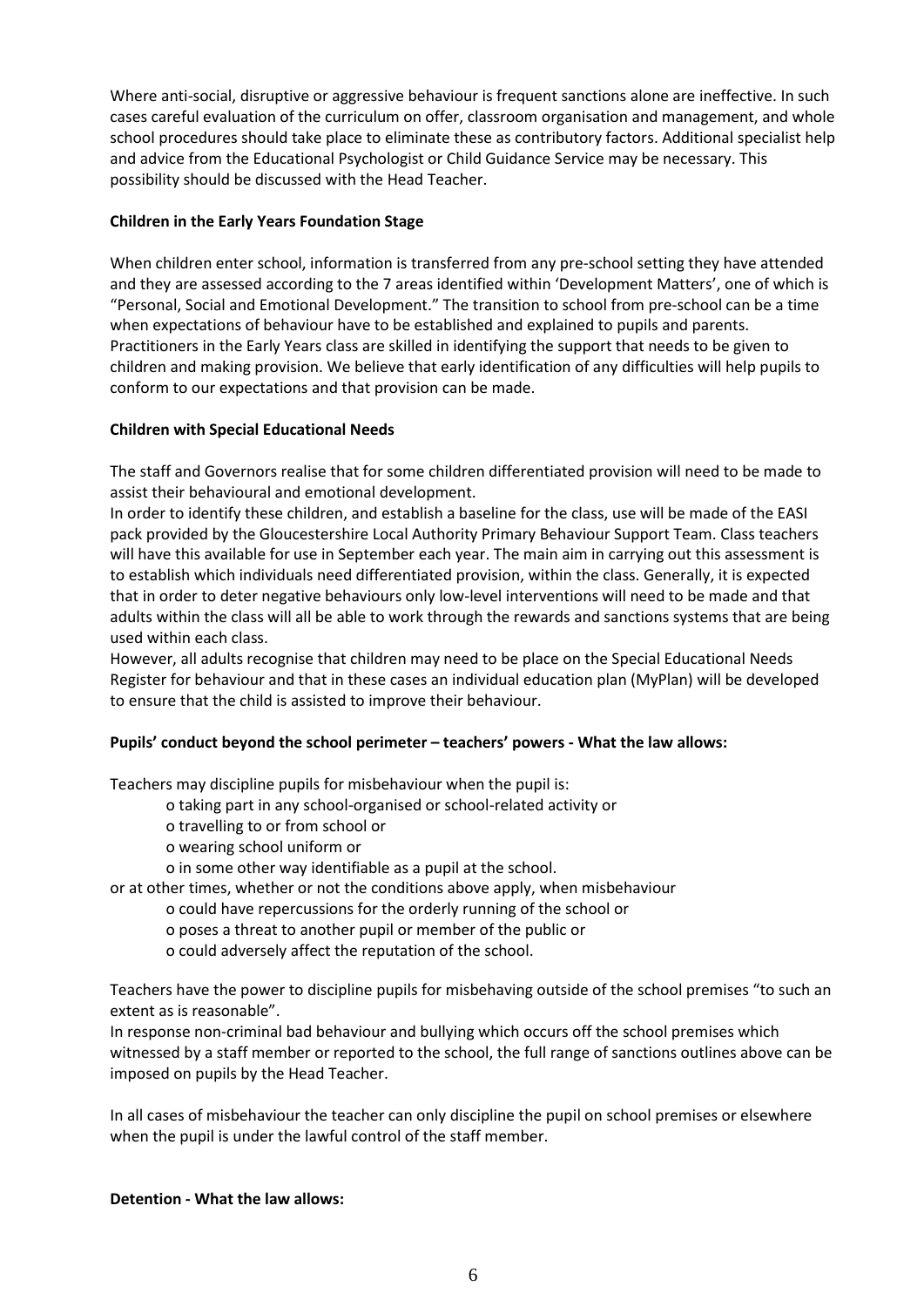Teachers have a power to issue detention to pupils (aged under 18). Parental consent is not required for detentions. As with any disciplinary penalty a member of staff must act reasonably given all the circumstances when imposing a detention. With lunchtime or playtime detentions, staff should allow reasonable time for the pupil to eat, drink and use the toilet. A reduced time of movement / fresh air is also appropriate unless exceptional circumstances apply (for example an on-going risk is presented by the child to themselves and/or others.)

Schools must make clear to pupils and parents that they use detention (including detention outside of school hours) as a sanction. The times outside normal school hours when detention can be given (the 'permitted day of detention') include:

a. any school day where the pupil does not have permission to be absent;

b. weekends - except the weekend preceding or following the half term break; and

c. non-teaching days – usually referred to as 'training days', 'INSET days' or 'non-contact days'.

At North Nibley any member of staff may request that a teacher impose a break or lunchtime detention During a detention, line-of-sight supervision (by any member of staff) is required for all children in Year 4 and younger. Teachers may use their discretion for pupils in Years 5 and 6, reflecting on the nature of the offence and their understanding of the pupil. Only the Head Teacher can decide to impose a detention outside normal school hours.

#### **Confiscation of inappropriate items – What the law allows:**

There are two sets of legal provisions which enable school staff to confiscate items from pupils: 1) The general power to discipline enables a member of staff to confiscate, retain or dispose of a pupil's property as a punishment, so long as it is reasonable in the circumstances. The law protects them from liability for damage to, or loss of, any confiscated items provided they have acted lawfully. The legislation does not describe what must be done with the confiscated item. Items of a value judged in excess of £10.00 should be sent to the school office and kept in a the safe. Items of a lesser value may be retained within the child's classroom.

2) Power to search without consent for "prohibited items" including:

- knives and weapons
- alcohol
- illegal drugs
- stolen items
- tobacco and cigarette papers
- fireworks
- pornographic images
- any article that has been or is likely to be used to commit an offence, cause personal injury or damage to property; and
- any item banned by the school rules which has been identified in the rules as an item which may be searched for. These items include;
	- o Smartphones (those that are internet-enabled and/or capable of recording sound/images)
	- o Smart watches (those that are internet-enabled and/or capable of recording sound/images)

Legislation sets out what must be done with prohibited items found as a result of a search. Weapons and knives and extreme or child pornography must always be handed over to the police, otherwise it is for the teacher to decide if and when to return a confiscated item.

#### **Power to use reasonable force**

Members of staff have the power to use reasonable force to prevent pupils committing an offence, injuring themselves or others, or damaging property, and to maintain good order and discipline in the classroom.

Head teachers and authorised school staff may also use such force as is reasonable given the circumstances when conducting a search without consent for knives or weapons, alcohol, illegal drugs,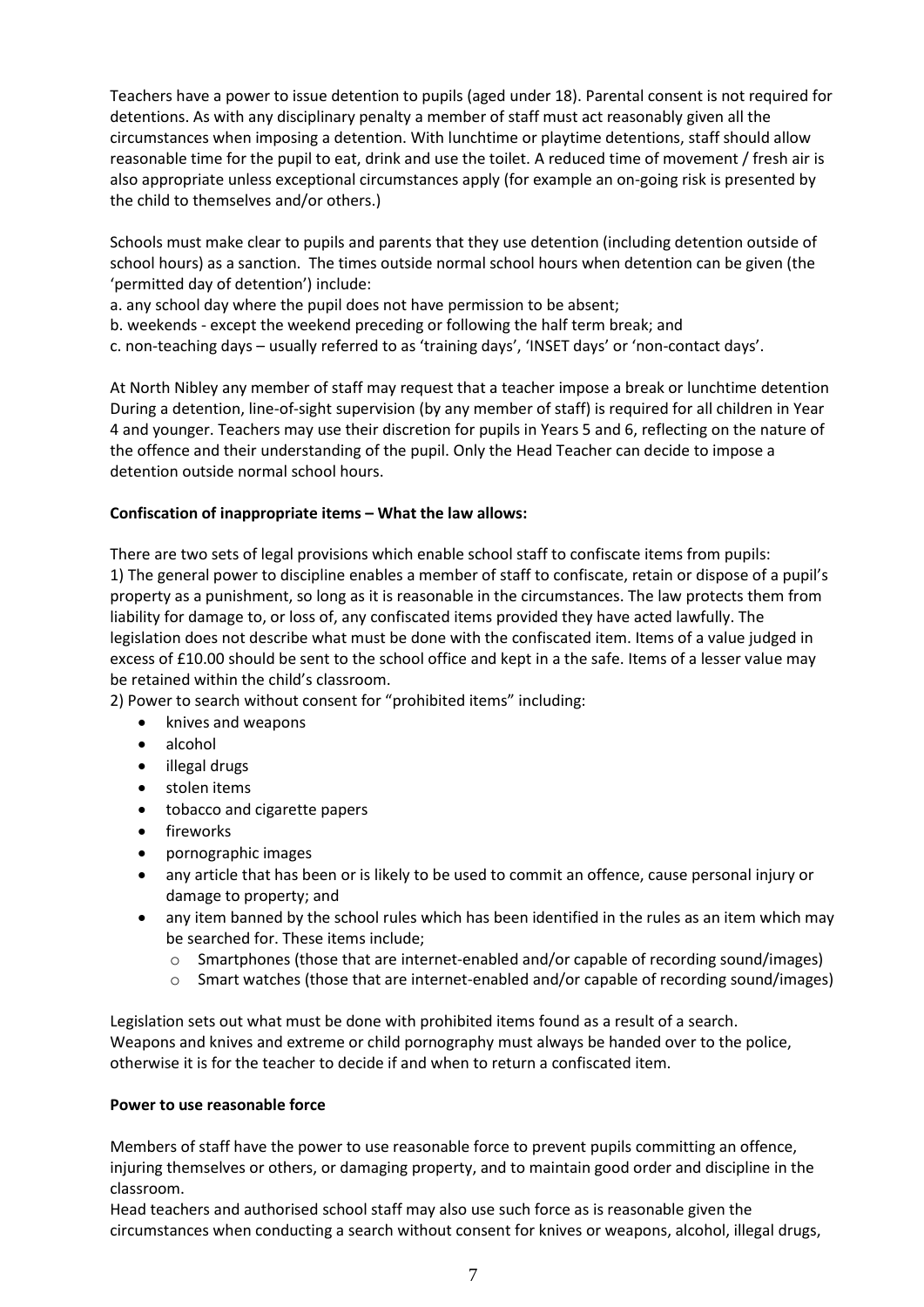stolen items, tobacco and cigarette papers, fireworks, pornographic images or articles that have been or could be used to commit an offence or cause harm.

Schools can also identify additional items in their school rules which may be searched for without consent (see above). Force cannot be used to search for these items.

Separate advice is available in the DFE document 'Use of Reasonable Force – advice for school leaders, staff and governing bodies'.

#### **Use of Isolation**

Schools can adopt a policy which allows disruptive pupils to be placed in isolation away from other pupils for a limited period. At North Nibley we define this as time-out (away from other pupils) for a period of time not in excess of half a school day. In practice this would be spent in the Head Teacher's office with the head teacher or, if unavailable, another member of staff. As with other disciplinary penalties, schools must act lawfully, reasonably and proportionately in all cases. Any separate room should only be used when it is in the best interests of the child, and other pupils. Any use of isolation that prevents a child from leaving a room of their own free will should only be considered in exceptional circumstances and if it reduces the risk presented by the child to themselves and others. The school must also ensure the health and safety of pupils and any requirements in relation to safeguarding and pupil welfare.

It is for individual schools to decide how long a pupil should be kept in isolation and for the staff member in charge to determine what pupils may and may not do during the time they are there. Schools should ensure that pupils are kept in isolation no longer than is necessary and that their time spent there is used as constructively as possible. Schools must allow pupils time to eat or use the toilet.

#### **Communication and parental partnership**

We give high priority to clear communication within the school and to a positive partnership with parents since these are crucial in promoting and maintaining high standards of behaviour.

Where the behaviour of a child is giving cause for concern it is important that all those working with the child in school are aware of those concerns, and of the steps which are being taken in response.

The key professional in this process of communication is the class teacher who has the initial responsibility for the child's welfare. Early warning of concerns should be communicated to the Head Teacher so that strategies can be discussed and agreed before more formal steps are required.

A positive partnership with parents is crucial to building trust and developing a common approach to behaviour expectations and strategies for dealing with problems. Parental participation in many aspects of school life is encouraged. This participation assists the development of positive relationships in which parents are more likely to be responsive if the school requires their support in dealing with difficult issues of unacceptable behaviour.

The school will communicate policy and expectations to parents. Where behaviour is causing concern parents will be informed at an early stage, and given an opportunity to discuss the situation. Parental support will be sought in devising a plan of action within this policy, and further disciplinary action will be discussed with the parents.

#### **Special Educational Needs**

The Special Educational Needs Co-ordinator (SENCO) monitors the children within the SEN system in school. The SENCO will be involved in supporting teachers in drawing up individual education plans (MyPlans) for children with a behavioural and emotional development focus, if this is necessary. The SENCO will also liaise with outside agencies who may be involved in providing advice and expertise to assist in drawing up MyPlans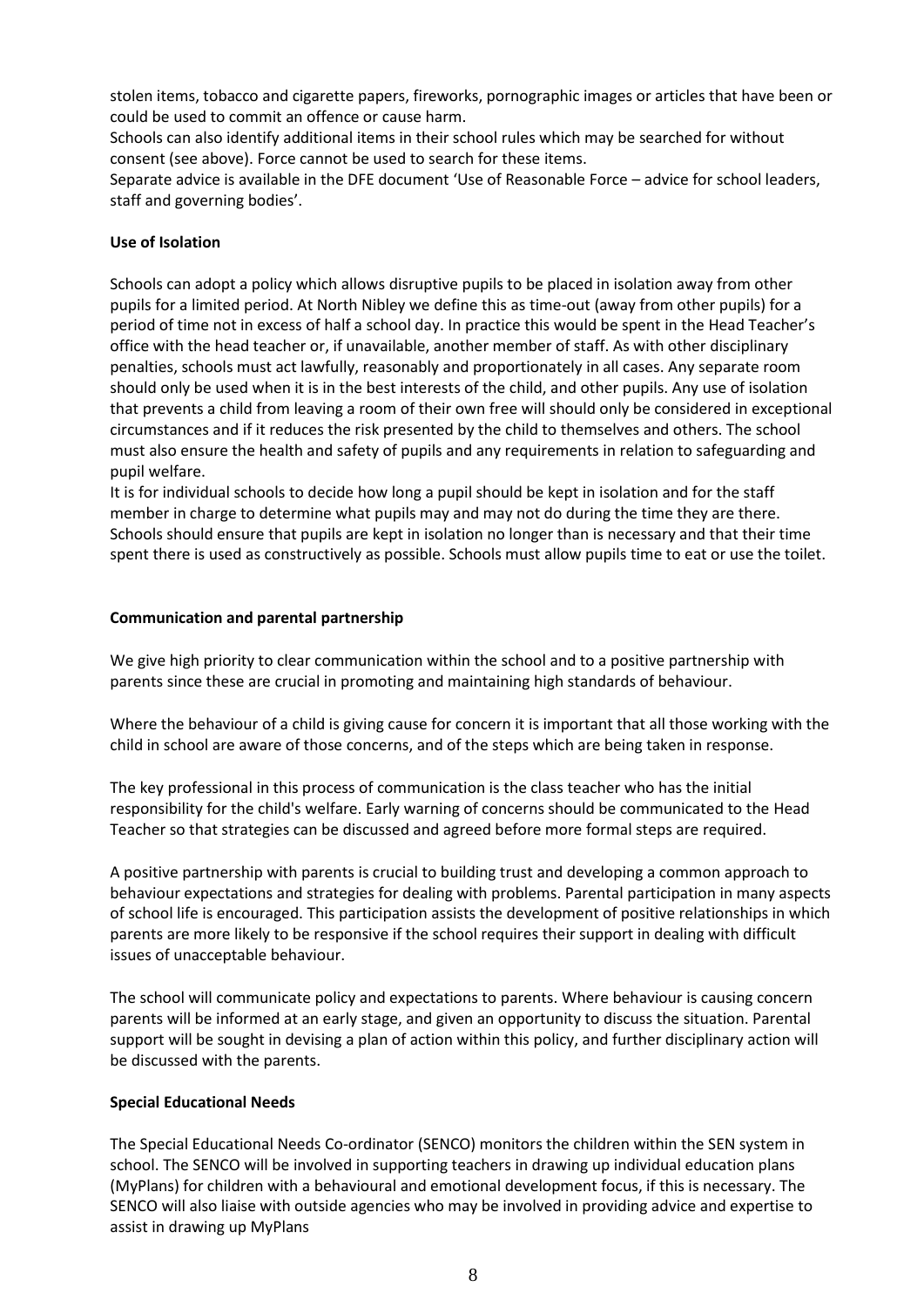The SENCO will provide staff and governors with regular summaries of the impact of the policy on the practice of the school.

## **Monitoring and Evaluating this Policy**

The school is committed to regular and systematic evaluation of the effectiveness of its work. The school will employ a series of methods to gather data for analysis including scrutiny of behaviour in lessons and observation of behaviour at play and dinner times.

The Governing Body receives a report at from the Head Teacher each term and any behavioural issues will be included in this report.

#### **SAFEGUARDING STATEMENT**

THIS DOCUMENT IS PART OF OUR SUITE OF SAFEGUARDING POLICIES AND PROCEDURES.

IT MUST BE READ IN CONJUNCTION WITH THE FOLLOWING, MANY OF WHICH CAN BE FOUND ON OUR WEBSITE: [www.northnibley.gloucs.sch.uk](http://www.northnibley.gloucs.sch.uk/)

Please ask if you cannot find the policy you require.

- Acceptable Use of Technology & Social Media
- Allegations Management
- Anti-bullying, anti-hate and anti-radicalisation
- Attendance
- Behaviour
- Child Protection & Safeguarding Procedures (including COVID-19 measures)
- Children Missing Education
- Children who go missing during the school day
- **Complaints**
- Confidentiality
- Curriculum Policies Computing and E-Safety
- Curriculum Policies Drug Education
- Curriculum Policies PSHE/Wellbeing
- Curriculum Policies PE
- Curriculum Policies Relationships and Sex Education
- Curriculum Policies Science
- Curriculum Policies Collective Worship
- Educational visits
- First Aid
- Health and Safety
- Intimate Care
- Keeping Children Safe in Education (Latest version)
- Medical Conditions and Support for those Unable to Attend School
- Offers of Early Help
- Physical Intervention
- Remote Teaching and Learning Policy
- Risk Assessments
- Safer Recruitment, Staff Selection and Induction
- Safer Working Practices
- Special Educational Needs and Disabilities
- Staff Code of Conduct & Staff Handbook
- Volunteer Policy and Codes of Conduct
- Whistleblowing
- Working Together to Keep Children Safe (Latest version)